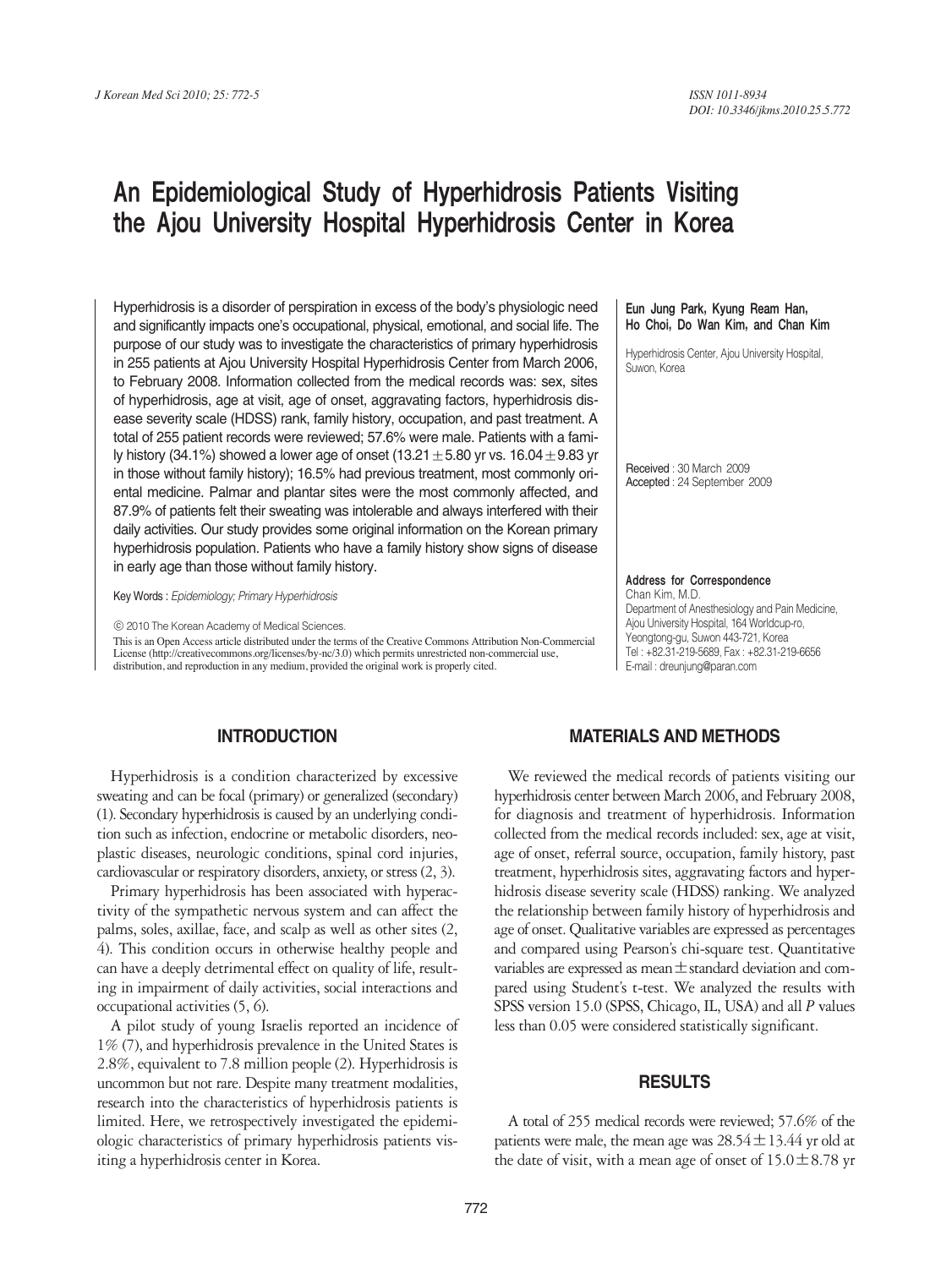old, and 34.1% of all patients had a positive family history of hyperhidrosis (Table 1). The mean age of onset in those with a positive family history was  $13.21 \pm 5.80$  yr, significantly lower than the age  $(16.04 \pm 9.83 \text{ yr})$  in those without family history of hyperhidrosis (*P*<0.006).

The route to visit our center and occupation of the patients are described by frequency (Tables 2, 3). The most common

Table 1. Patient demographic data

| Demographics                    | n=255             | %    |
|---------------------------------|-------------------|------|
| Sex                             |                   |      |
| Male                            | 147/255           | 57.6 |
| Age at visit to our clinic (yr) | $28.54 \pm 13.44$ |      |
| Mean $\pm$ SD (yr)              |                   |      |
| Male                            | $27.38 \pm 13.03$ |      |
| Female                          | $30.12 \pm 13.87$ |      |
| Age of onset (yr)               | $15.0 \pm 8.78$   |      |
| Mean $\pm$ SD (yr)              |                   |      |
| Male                            | $14.65 \pm 8.52$  |      |
| Female                          | $15.47 \pm 9.15$  |      |
| Family history                  |                   |      |
| Positive                        | 164               | 34.1 |
| Negative                        | 87                | 64.3 |
| Unaware                         | 4                 | 1.6  |

#### Table 2. Referral source

| Route of visit                   | $%$ (n=255) |
|----------------------------------|-------------|
| By Clinic                        | 37.7        |
| By Internet                      | 27 Q        |
| By TV, newspapers and radios     | 16.3        |
| By Recommendation from colleague | 10.3        |
| Other                            | 87          |

#### Table 3. Patient occupation

| Occupation                                                                  | $%$ (n=255)  |
|-----------------------------------------------------------------------------|--------------|
| Student (elementary, high school, college, or graduate)<br>Officer worker   | 51.8<br>14.5 |
| Home (housewives, at-home mothers, homemakers)                              | 141          |
| Professional (teachers, engineers, physicians,<br>public service personnel) | 9            |
| Unemployed                                                                  | 55           |
| Self-employed                                                               | 51           |

#### Table 4. Previous treatment

| Past treatment received   | $n = 42$ | %    |
|---------------------------|----------|------|
| Oriental medicine         | 17       | 40.5 |
| Surgery                   | 13       | 30.9 |
| Nerve block               | 5        | 11.9 |
| Botulinum toxin type A    | 3        | 71   |
| Topical aluminum chloride | 2        | 4.8  |
| Oral anticholinergics     | 2        | 48   |
| Iontophoresis             | O        | Λ    |

route of visit was "arranged by individual clinic" and the most common occupational category was "student". Previous treatment was attempted by 42 of the 255 patients (16.5%). The most common treatment modality before the visit was oriental medicine such as herbal medication and acupuncture (Table 4). The most common aggravating factors were stress or anxiety, and social relationships (Table 5).

Palmar and plantar sites were the most commonly affected sites (Fig. 1). We determined how hyperhidrosis affected their life using the hyperhidrosis disease severity scale. Most (87.9%) patients felt their sweating was intolerable and always interferes with their daily activities (Fig. 2).

## Table 5. Aggravating factors

| Factors                                           | $\%$ |
|---------------------------------------------------|------|
| Anxiety or stress                                 | 95.2 |
| Social relationships                              | 77.0 |
| Heat                                              | 52.4 |
| Summer season                                     | 50.8 |
| Winter season                                     | 13.7 |
| Exercise                                          | 10.1 |
| Take a meal                                       | 8.2  |
| Movement                                          | 7.3  |
| Writing under stressful conditions (e.g. an exam) | 6.7  |
| Humidity                                          | 1.6  |
| Coffee or Caffeine                                | 1.6  |
| Cold                                              | 0.8  |



Fig. 1. Sites of hyperhidrosis. Others are any combinations of excessive sweating sites except palmar/platar and palmar/plantar/ axillae.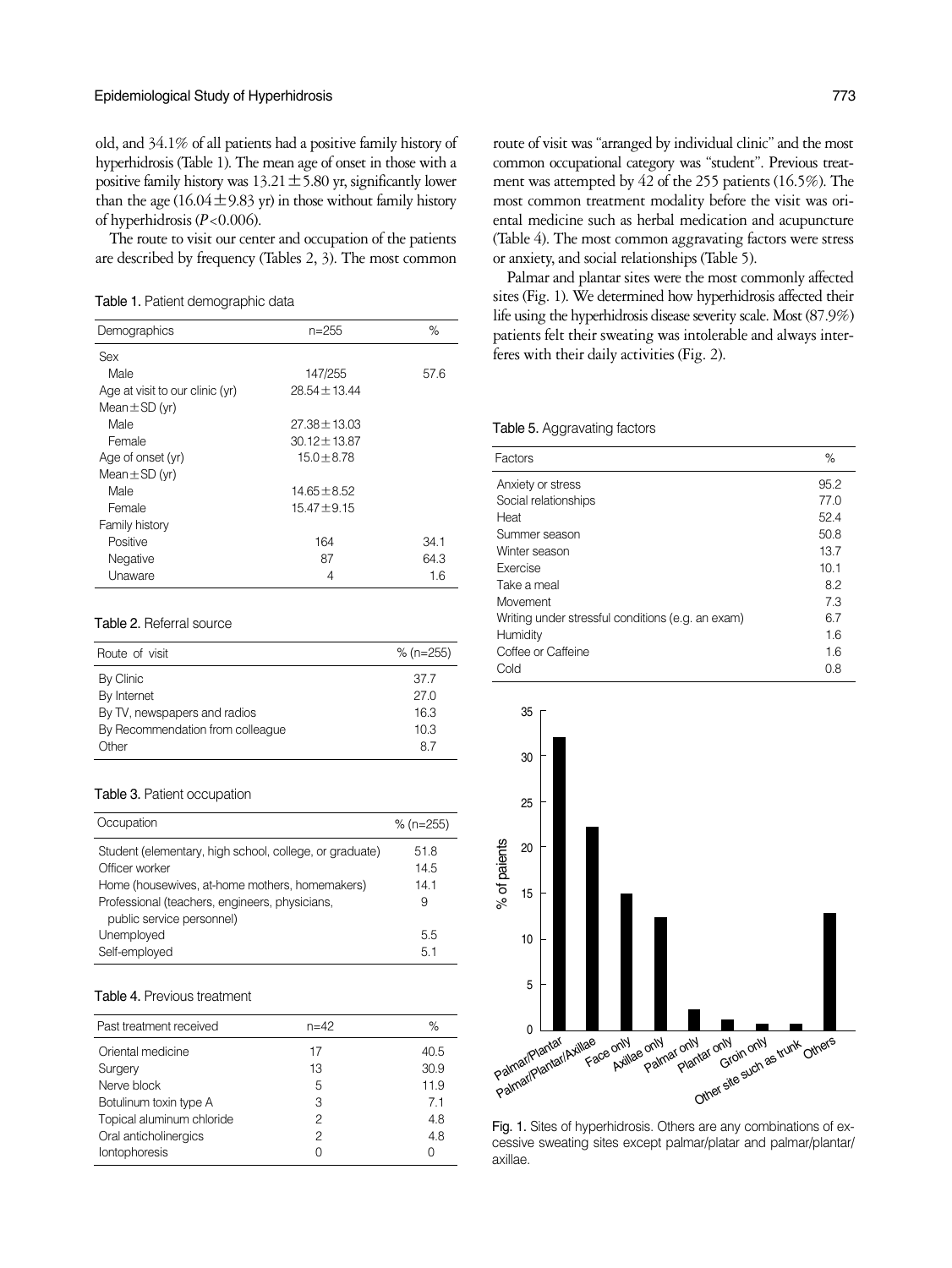

Fig. 2. Impact of sweating on daily activities accounting by hyperhidrosis severity scale.

## **DISCUSSION**

This research provides original information on primary hyperhidrosis and is the first descriptive study of Korean hyperhidrosis patients. The average age of onset is 15.0 yr old in our study, earlier than in a 2004 United States prevalence study (25.2 yr) (2). However, a more recent US study in 2007 showed a similar average age of onset to our study (14.05 yr) (8); the mean age at first visit for diagnosing and treatment of hyperhidrosis was 28.05 yr in our study and also in the recent US study (8), compared to 39.8 yr in the 2004 study (2). These studies showed that primary hyperhidrosis appeared in adolescence, but people seek medical treatment in early adulthood. Stolman suggested a genetic predisposition may exist, since 30-50% of patients have a family history of hyperhidrosis (9). A pedigree analysis by Kaufmann et al. (10) suggested that hyperhidrosis segregated independently as an autosomal dominant trait and was not inherited as a crosslinked trait. Ro et al. (11) reported a 65% incidence of positive family history in 49 patients with hyperhidrosis that had undergone thoracoscopic sympathectomy. The 2007 US study showed 47.3% of hyperhidrosis patients had a positive family history and patients who reported an onset age below 20 yr of age were more likely to have a positive family history of hyperhidrosis than those with a later age of onset (8). In line with these results, our study revealed a family history in 34.1% of primary hyperhidrosis cases; and positive family history patients had a younger onset age than those with a negative family history (13.21 $\pm$ 5.80 yr old vs. 16.04 $\pm$ 9.83 yr old).

Hyperhidrosis is present in 2.8% of the general population in the United States (2). This condition can have a deeply detrimental effect on a patient's quality of life, resulting in dramatic impairments of daily activities, social interactions and occupational activities (5, 6). But, patients rarely seek a physician because many are unaware there are many treatments for

primary hyperhidrosis (1). In this study we asked patients how they were referred to our hyperhidrosis clinic or how they got information for hyperhidrosis treatment. The most common referral mode was recommendation by individual clinics, although many patients also found information from the internet or mass media.

Lear et al. (8) reported patients had some form of treatment before the consult visit, such as topical aluminum chloride or botulinum toxin type A subcutaneous injections. However, in this study the most common treatment modality before the visit was oriental medicine such as herbal medication and acupuncture.

Hyperhidrosis can be generalized, involving the whole body, but primary focal hyperhidrosis involves limited body areas, most often palms, soles, face, axillae or a combination of them. In our study, the most commonly affected sites that had excessive sweating were palmar and plantar sites simultaneously (32.2%). Other common sites were a combination of palmar, plantar and axillae (22.4%). There are many treatment modalities for hyperhidrosis such as topical aluminum chloride, iontophoresis, botulinum toxin type A injection, endoscopic thoracic sympathectomy (ETS), axillary sweat gland removal, oral anticholinergic, and chemical lumbar sympathectomy (CLS) (12-15). Most of such treatment modalities are usually effective for focal area. But our results showed many patients suffer from excessive sweating in multiple sites. In our clinic, We are performing different procedure depending on problem area. Patients who has only palmar hyperhidrosis, we perform VATS. Patients who has only plantar hyperhidrosis, we perform CLS. Patients who has only axillary hyperhidrosis, we perform axillary sweat gland removal. We use oral anticholinergic (glycopyrrolate) for the patients who has multiple sites hyperhidrosis or refuse to have invasive procedure, contraindication to have invasive treatment, recurrence after above mentioned procedure such as ETS, CLS, and axillary sweat gland removal.

Excessive sweating of primary hyperhidrosis patients is usually triggered by anxiety, embarrassment, fear, anger, excitement, or mental stress (16). Eccrine sweat glands are innervated by cholinergic fibers from the sympathetic nervous system. Their sweat secretion function is affected by emotional and gustatory stimuli. Nearly all (95%) primary hyperhidrosis patients said their sweating was intensified when they were in stressful situations or felt anxiety, and 77.0% felt their symptoms were aggravated in social situations. Another common trigger factor was heat.

The severity and impact of hyperhidrosis was assessed using the HDSS, which provides a qualitative measure allowing tailored treatment; this validated and reliable instrument has been used in other studies of hyperhidrosis (17, 18). The HDSS is used to determine the severity of sweating experienced by the respondents. A 4-point, single-item question, the HDSS asks patients to indicate which of the following best describes the impact of sweating on their daily activi-